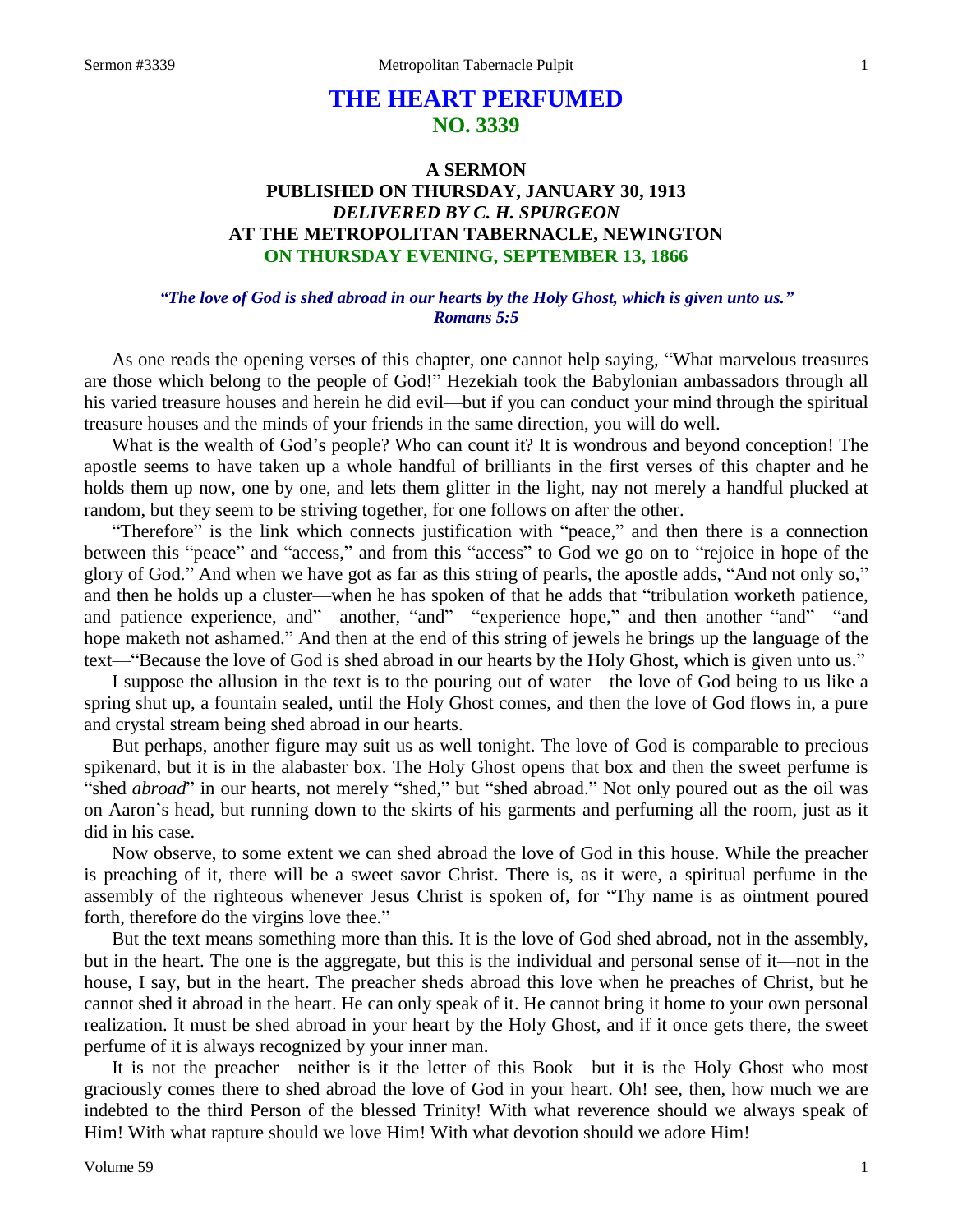The love of God itself is, even to us, as spikenard unperceived until He brings it to the spiritual senses and makes it sweet to us. The love of God is like light to a blind eye until the Holy Ghost opens that eye. It is like food and raiment to a dead man, until the Holy One of Israel comes and gives us life to enjoy these mercies. Oh! then, may the Holy Spirit now be here in each one of us, to shed abroad the love of God in our hearts.

I shall first, then, and for a very little time, speak of the precious ointment which is here said to be shed abroad, namely, the love of God. Secondly, upon the shedding of it abroad. Thirdly, upon the blessed results of its being shed abroad in the heart, and then, fourthly, upon some matters which tend to hinder our enjoyment of the shedding abroad of this love in our hearts. First, let us speak of—

**I.** THE PRECIOUS OINTMENT WHICH IS HERE SPOKEN OF—"the love of God."

Now, although I have to speak of this, yet it is a thing which, as to its essence, is not to be spoken of. It is to be enjoyed and to be felt, but no words can convey its unmistakable sweetness.

#### *"The love of Jesus, what it is None but His loved ones know."*

No words, either of the pen or the tongue, will ever be able to convey it either to hearer or reader. We receive the love of God doctrinally and I think we do well so to do. We may speak of it in various theological senses. We may declare the love of God to be in some respects universal—for "His tender mercies are over all his works" and "the LORD is good to all."

But we may delight most of all to speak of it in its discriminating and distinguishing character, as revealing itself in the full blaze of its splendor to those whom He has chosen unto Himself.

I believe the preacher does well who descants upon this love of God in its eternity, who says of it that it is an ancient thing, more ancient than the hoary mountains, or the aged sea, who speaks of it as an unchangeable and inimitable thing, abiding fast forever to those chosen ones who possess it. He does well, I believe, who speaks of it as being without an end, who shall declare in God's name that Christ, having loved His own who were in the world, loves them to the end, and that this is but a picture of the great love which is in God our Father towards us—that having loved us once, He will never cease to love us, but we shall always be the object of His heart's affection.

But brethren, it is very easy *to talk doctrinally* about the love of God, but you may not know anything about the love of God when you know all that. If I were to give a description of a father's love to some poor orphan here, I dare say I might make him feel envious. I might make him desirous to have something of the kind, but it would be quite impossible by any mere words to tell him what a father's love really is if he had never known it. It would be something like showing a skeleton to an angel who wished to see a man. A man is something more than a set of bones, and nerves, and muscles, and ligatures—you cannot present the man by any description that you may give, however anatomically correct.

Neither can you describe the love of God by merely doctrinally giving an outline of it, as the theologian would do, for there is vastly more there than the mere theologian has ever learned. You know some people have a herbarium in which they preserve specimens of various plants. Among the Alps you are asked by persons to buy collections of the flora of such-and-such districts. Well, you may buy them, and you will be interested in them when you get them home, but when you turn over the leaves and find the plants dried between the papers, they are nothing at all like what they are as they bloom on the Alps.

The gentian has not the marvelous yellow blooms which startles you as you find it on the side of the glaciers. It is a dry, dead thing now—you cannot convey to your friends what the flower is really like when at home—to know that fully you must take them to see it. So is it with theology—it is easy to preserve the living things of truth in a dry form, but you have not really understood them until you have seen them in life and known them by experience.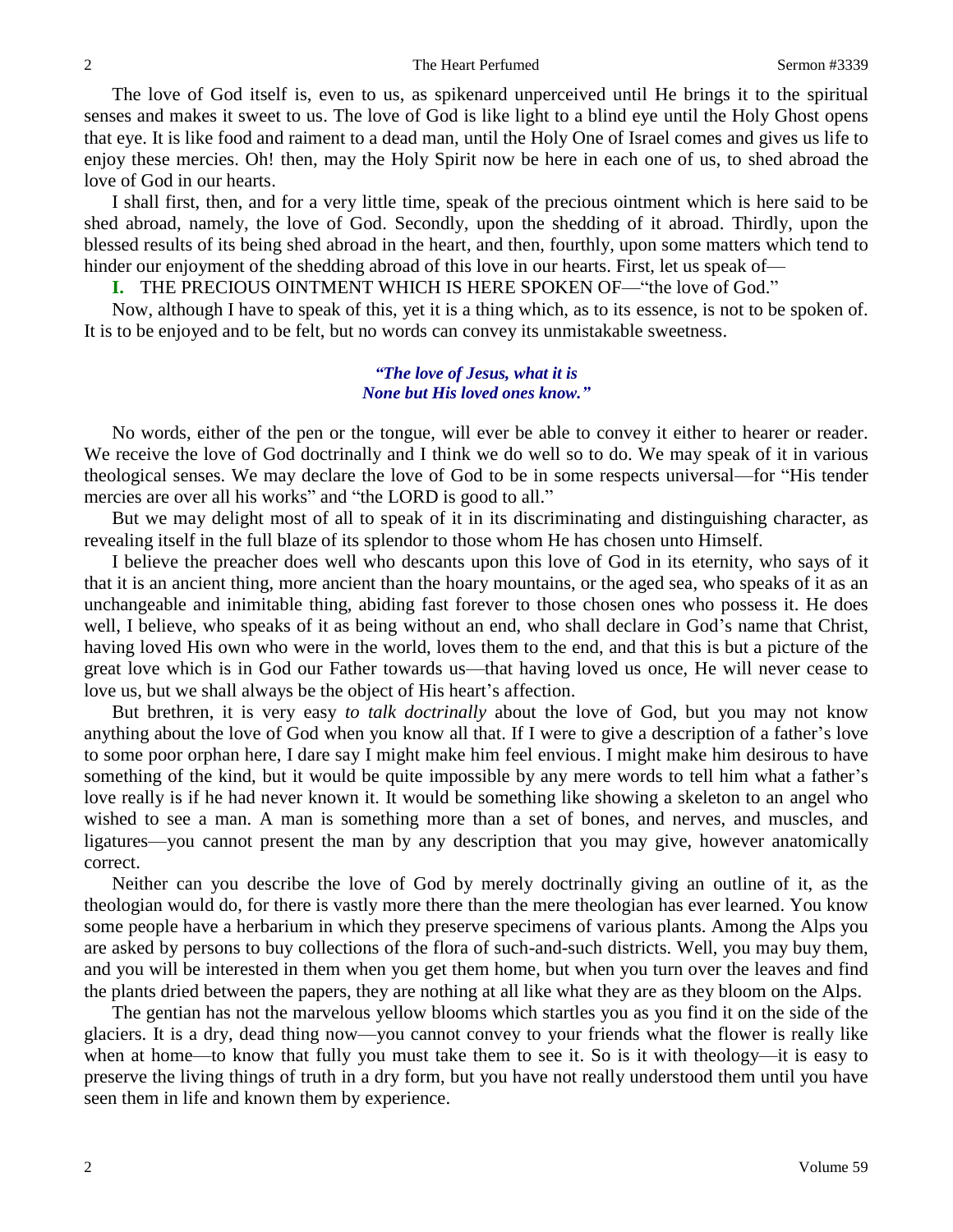#### Sermon #3339 The Heart Perfumed 3

Again, you may think about the love of God *historically* and what a wonderful topic is here! Begin—where? Well, since there is no beginning, begin where you will. Begin with the council chambers of eternity. Begin with the purpose, the election, the covenant, the suretyship engagement. Then go on to the love revealing itself in the first promise—love sparing guilty man, love manifesting itself by slow degrees through the mist and smoke of the Mosaic ritual, and at last bursting into its full splendor upon the cross in the person of the dying Savior.

Then go on to love developing itself in our experience, beginning by convincing us of our folly and our danger, and proceeding until it takes us into the arms of God, and puts us there forever in the enjoyment of the beatific vision.

But my dear friends, you know reading the story of a battle cannot give you any idea of the battle itself. Every man who has heard the sound of the cannon, and has marked the pain and misery of those who fall beneath the sword of war, will tell you that no description, however graphic, can ever make you feel what a battle is.

So with regard to the love of God. You may give the history of it with the greatest accuracy, but when you have given it all, you do not know what it is unless you have really tasted and handled it in your own soul's experience. So that if I am to speak of this ointment, I know not wherewithal I shall find words. I must the rather ask that you may have it shed abroad in your hearts.

I think there is a way, too, of speaking of the love of God in such a *manner as to get none of it.* I think that controverting over practical Gospel truths is about the surest way of depriving you of the unction and the savor of them. I think we ought to treat divine truth very much as the true mother treated her child when they were before Solomon. Let us not rend it.

But there are some who rend it anyhow, as long as they can keep their share of it. Oh! yes, for a hair's breadth of a doctrine, for some infinitesimal point, for one Greek article, or a half a word, some men would mar the fellowship of the saints and drive away some of the best-beloved of God out of their communion.

They are like the simpletons who, to find out who shall drink a jug of milk, spill it altogether, and neither of them get a drop of it. They have some choice of rare fruit, but they trample it under their feet in a strife as to who should eat of it. Let us beware of so doing with the love of God—and yet we have sometimes felt that we have handled themes connected with the love of God in such a controversial spirit as to take the bloom from the surface and the very juice from the grape.

After all, dear friends, the best we can say of the love of God is just this—that you must know it and feel it for yourselves. But oh! the wondrous love. Angels marvel at it! To think that God should love His sinful creatures! *You* will marvel at it, even in heaven. When you shall have grown accustomed to wonders, this will still strike you as being a great marvel.

I believe you will—

#### *"Sing with rapture and surprise His loving kindness in the skies"*

and that when you have dived into the greatest deeps that your intellect can bear, you will find the wondrous depth of love both beneath and above you. When your faculties shall have been expanded to the heavenly size, and you shall be elevated to become the peer of the angelic host, even then you shall feel that the love of God surpasses your powers of knowledge and comprehension.

This, then, is all we will say concerning it, that the love of God is the precious ointment. But secondly, the text says—

**II.** THIS LOVE OF GOD IS "SHED ABROAD IN OUR HEARTS."

What does this mean? Does it mean our merely knowing that God is love? We must know that as a preliminary step, but oh! the shedding abroad of the love of God is vastly more than that. It does not mean merely prizing that love, the coming into a state of desiring after it, when we feel that it must be a precious thing to be beloved of God. That is a very proper state of mind, but it is not what is meant here.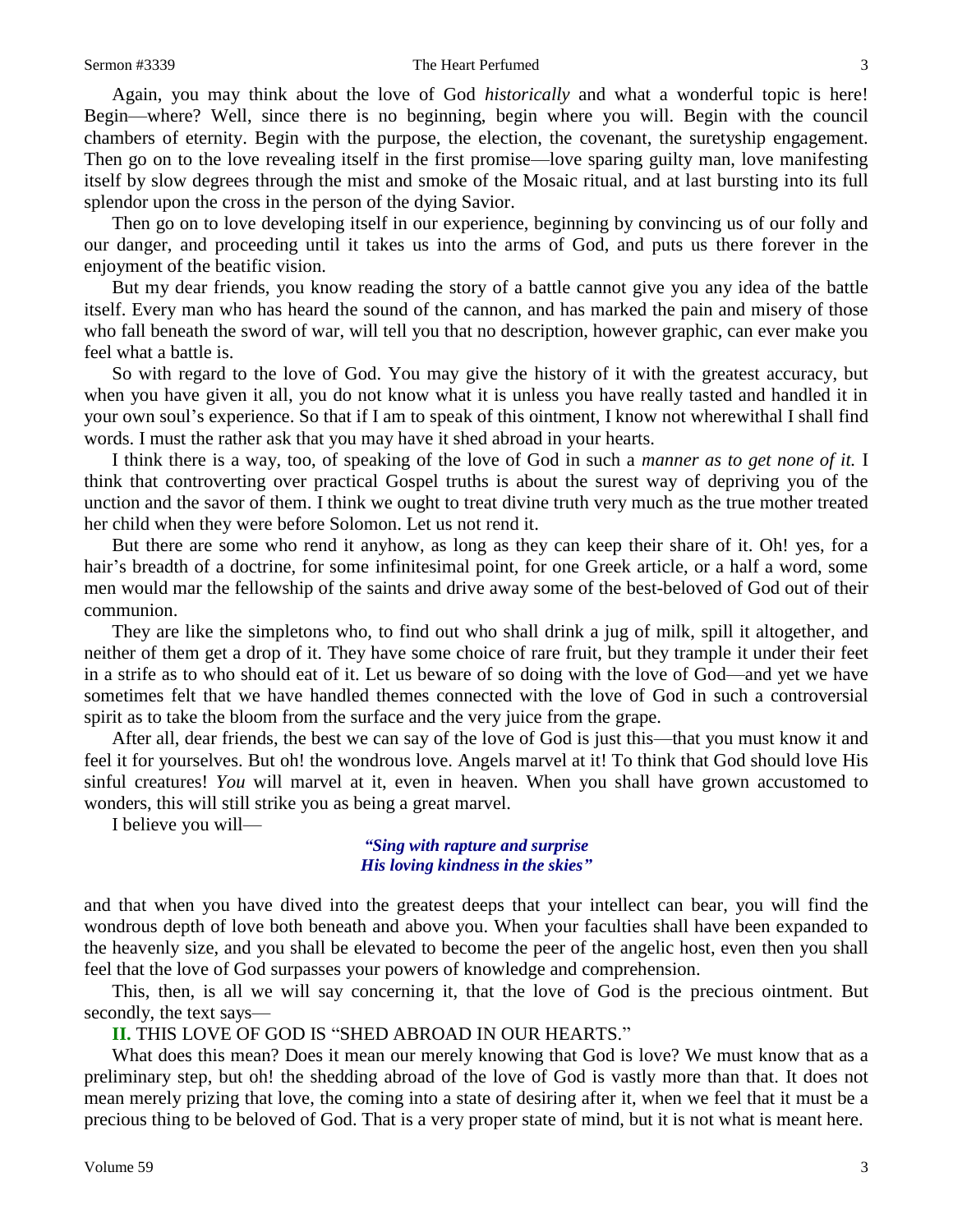It is not even believing in the love of God. That is the Christian's privilege and should be his constant position—believing that God loves him, resting confident that even under affliction's cross the love of God is still the same, and that if God should hide His face, yet His heart is not changed. But the love of God shed abroad is more than that.

It is not even the waiting for visits from God's face. It is a sweet thing to sit at Christ's door and wait until He comes to us. If I may not feast at the table, I may be grateful to be allowed to hunger and thirst to do it. Next to having Christ, a real longing after Him is one of the most precious gifts of the Holy Spirit. But still, a great deal more than this is meant here.

It is not even remembering former love-visits. That is often very consolatory.

#### *"Our former favors we recount When with Him on the holy mount."*

And we sometimes think on the Hermonites, and the hill Mizar, and find great comfort in the thought that He did once shine upon us—He did once show His love to us and we rejoice greatly. But the shedding abroad of His love is more than this. It is not the remembrance of a thing, however precious, that is past and gone, but the deep enjoyment of something that is now present.

What is it, then? Well, is it not just this? When the Holy Spirit brings home to our souls a sense of the love of God, we no longer entertain the slightest doubt—we are *assured of God's love to us*. We are now far past the range of questioning. It is no longer with us—

## *"'Tis a point I long to know Oft it causes anxious thought."*

It is there and we know it is there.

I called today upon a friend whose business calls him to the use of many perfumes, and I was shown into his little room, where there were various articles with which the perfumes were made. Now, I can suppose him to lose one of those pots of perfume, but I cannot suppose him to lose it and not know where it is when it is shed abroad, for then he cannot help smelling it and perceiving it—and then he says, "Why, here it is—the room is filled with it."

So when the love of God is shed abroad, you do not ask where it is. Your heart is filled with it. All your passions and powers are flavored and scented with it. It is not, "Where is it?" but "Here it is!" Oh! the joy of saying, "Here it is!" If all the powers of earth and hell combined say that God does not love me, I can deny and refute them all, for I feel that love shed abroad in my heart. It is a clear perception of the fact that God loves me as a believer in the Lord Jesus Christ. It is a persuasion of the presence of the Holy Spirit, of the sealing of the Spirit, of the Spirit bearing witness with our spirit that we are born of God.

And even more than that. It is a thing that *we hardly want a witness about.* It is a consciousness, a perception, of the love of God as it is shed abroad in our soul, so that this love of God being shed abroad seems to us to mean that it is deeply and intensely enjoyed. Treasure it up in the bottle and you do not enjoy the perfume—shed it abroad, and then all the fragrance fills the room and every nostril is regaled.

Oh! there are times when we are as full of heaven as we can hold this side of the Jordan, and when we know Christ's love because He kisses us "with the kisses of his mouth," and we drink deep draughts of His love, it is better than wine.

We do not look on at the feast—we feed. We do not admire the rich clusters, but we take them and drink the nectar thereof. We do not look from Pisgah's brow, as did Moses, with the eye of faith, but we come to the woods that drop with honey, and like Jonathan, we dip our spear into it and feel that our eyes are enlightened as doves' eyes.

Oh, Christian! you know what this means! You have had it in the prayer chamber when you have been alone with God. You have had it in the depth of trouble—some of you have had it on a sick bed,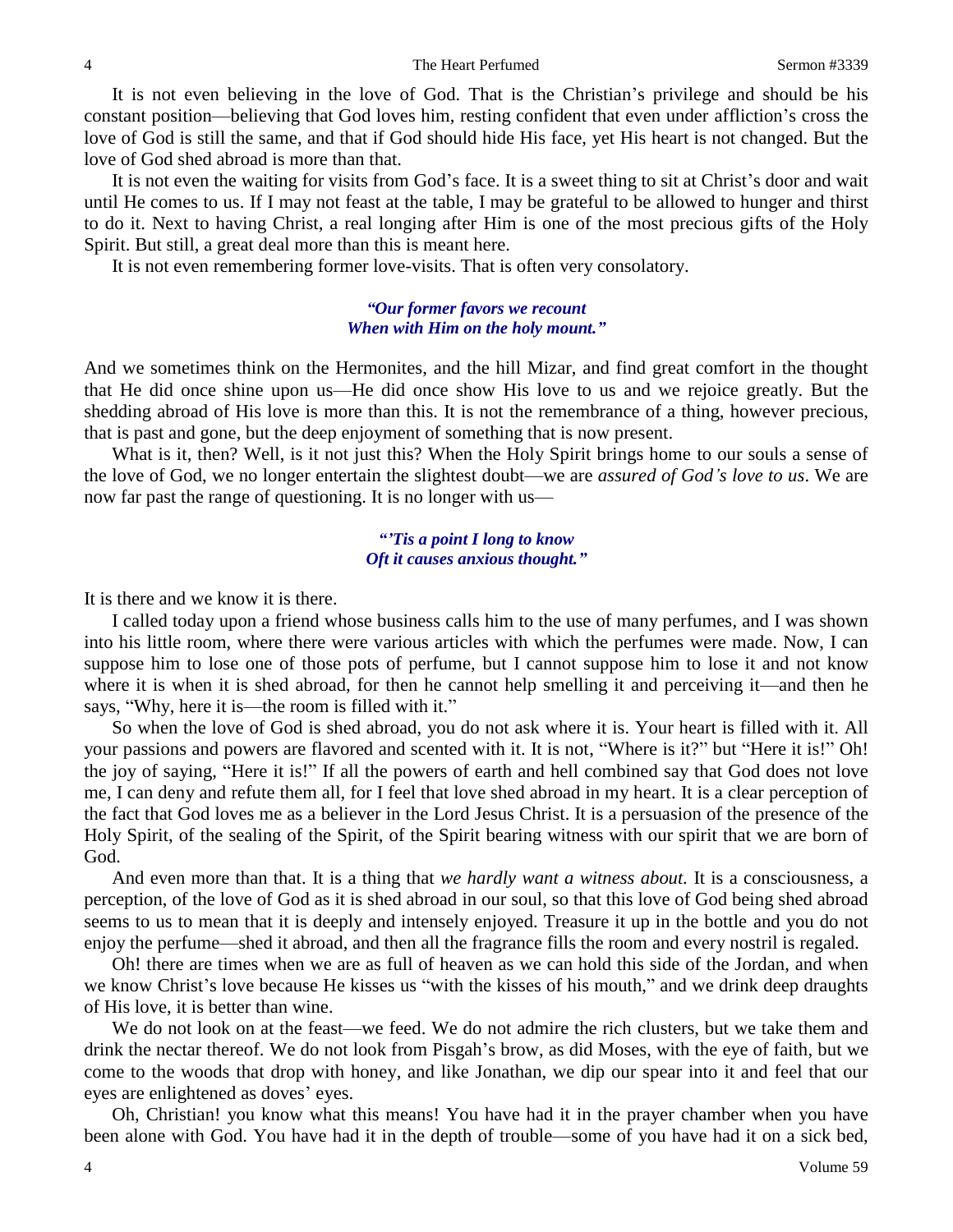#### Sermon #3339 The Heart Perfumed 5

some in the furnace, and yet so manifestly was Christ with you there, that the furnace glowed with joy as with the pain you felt. You rejoiced in Christ Jesus and as your tribulations abounded, so your consolations abounded also. The love of God was enjoyed by you—you felt it, you were ravished with it.

Where the love of God is shed abroad, *it fills the whole man.* There are some perfumes which, if you once spill but a few drops of them, you would not only know it yourself, but everybody else would know it, too. "Gently," said my friend, when he was showing me a certain perfume and I was going to pour out a drop, "if you do not want to smell of that for a month, do not do that," and as I did not particularly desire to smell of anything for so long a time as that, I kept my fingers off.

If you could once get the love of God shed abroad in your heart, you would be flavored by it—and when it is once shed abroad there it will be there to all eternity. There will be no fear of its being taken away from us when it is once fully poured out in all its glorious efficacy into our hearts.

You must have felt it, my brethren and sisters in Christ, when from morning till night the whole day was full of the love of God. When you woke, you did not know how it was, but instead of a care and a fear about the day, you woke with a hymn, a verse, a comfortable promise, as though you had put a wafer made with honey between your lips when you went to sleep, and it had been melting there till it had sweetened your mouth and your whole soul. And when you went downstairs, it did not matter whether things went cross or not—they seemed to you to go well all the day, for your will was, through this love of God, brought to His will, and that pleased you which pleased Him.

You were very rich today, not that you had more than formerly, but you had the love of God to sweeten all. You were today kept from using the tongue too freely—you did not need to speak about the great many things which once had engrossed your conversation, because your meditation of Him was sweet and you wanted to speak with Him. That day persons noticed you—they could not help it. If your face did not shine, your conversation did. And if you met with any of God's people who had a spiritual taste to appreciate your conversation, they remembered that you dropped pearls of soul-enriching from your mouth, for you spake as one who had "been with Jesus and learned of him."

Do you remember, too, locking up your heart at night and giving God the key, and then when you woke up remembering David's words, "When I wake I am still with thee"? Perhaps you did not remain with Him long, but whether longer or shorter, it was the best exposition that could have been given you of the meaning of our text, "The love of God shed abroad in your heart, by the Holy Ghost."

I know this, dear friend, if you have even known this, you will thirst and hunger after it again. This wine of heaven is such that if a man drinks of it, the more he drinks the more he wants. If you have ever eaten the bread of heaven, the bread of earth will never satisfy you. If you have ever eaten of the bread which drops from heaven, and on which angels feed, the food of common mortals will have lost its sweetness for you.

You have been made to feast at the "feast of fat things, full of marrow, and of wines on the lees wellrefined"—you have been taken up from where men grovel and where you are yourself groveling now, and on the wings of eagles you have been made to mount into a clearer atmosphere, and you will feel heavily oppressed in the dense smoke of this world and you will be wanting to be away with Christ again. Perhaps you are singing—

> *"Ah! woe is me that I In Meshech sojourn long; That I in tents do dwell, To Kedar which belong!"*

But it shall not always be so. You shall soon see His face if you seek after Him and again shall the "love of God be shed abroad in your hearts by the Holy Ghost which is given unto us."

And now, may God help us, while for a few minutes we go over what we have said, and ponder—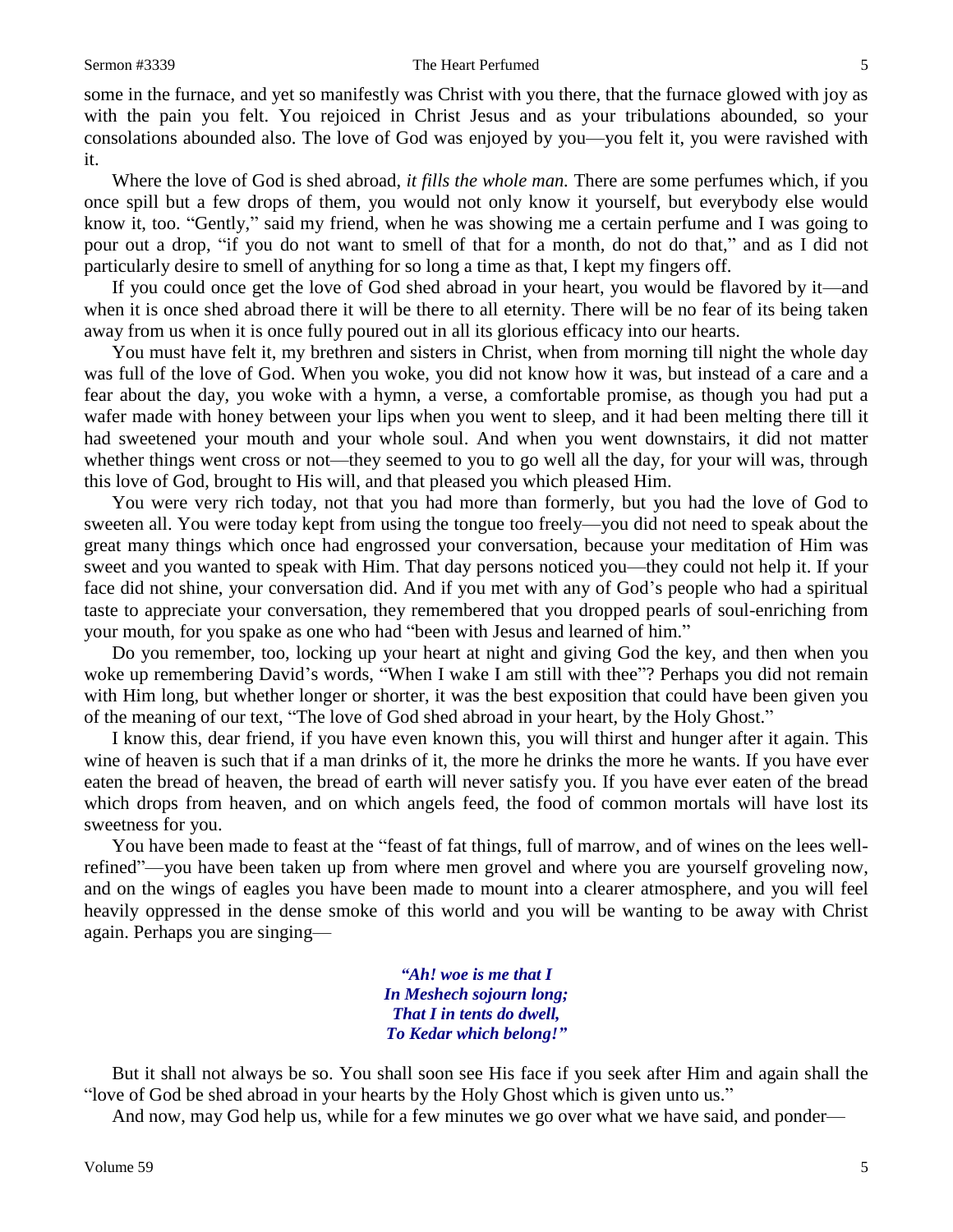#### **III.** THE RESULTS OF THIS LOVE BEING SHED ABROAD IN OUR HEARTS.

I have anticipated some of these already, but we remind ourselves more definitely that the love of God in our hearts *sweetens everything.* It sweetens our duties and they become privileges.

### *"'Tis love that makes our willing feet In swift obedience move."*

Oh! when you feel that God loves you, how you can watch and pray! Then you can fight and wrestle! "All things are possible to him that believeth," and more than all is possible to him that loveth. When the heart gets the love of God in it, it—

#### *"Laughs at impossibilities, And cries, It shall be done."*

A believer may have the most desperate enterprises and they may involve the most serious selfdenial, but they will be accomplished with readiness when the love of God is shed abroad. It sweetens all our trials. Trials are scarcely trials when we see them coming from a Father's hand. The gardener wept, you know, when he found that his choicest rose had been cut, but when he knew that it was the Master who had taken it, he wept no more, for the Master had a right to it.

There are no murmurings in the heart of him who can say, "The Lord gave and the Lord hath taken away; blessed be the name of the Lord, seeing He has more blessing because He has taken away them I might have given Him if He had not so done."

And beloved, it sweetens, I am certain, all our pursuits. We are very apt to think that our engagements in the world are too humble, too obscure—and then they become a drudgery when we think so. Do you not know that Jesus counts the very hairs of your head and He seems to intimate by that that your very humblest pursuits are the objects of His careful observation?

He knows where you are, what you are, and what you have to do, and He knows how to sweeten it all. But when the love of God is shed abroad in the heart, how cheerfully the poor woman, with her eyes all weary and red, plies her needle, and how the hard-toiling man finds his load grow light! Poverty seems to grow rich, and the hut and the hovel seem to grow into a mansion, and even rags seem to glisten like robes, when the love of God is shed abroad in the heart.

Have you never heard how the martyrs used to sing at the stakes? Why was it? Not because the fire was made of roses—they did not find the faggots to be less hot to them than they would have been to others, but it was because the love of God was shed abroad in their hearts, and therefore they could endure all things for Christ's sake, seeing that love was theirs. It sweetens all.

Then again, *it overmasters all other things.* There are some perfumes that, if they were let loose in a room, would overpower and kill all others. There may be other sweet scents in the chamber, but just unstop this bottle, and now where are they? They are all swallowed up, as Aaron's rod swallowed up Egypt's rods.

When the love of Jesus fills our souls, we have love towards our dear friends and relatives—God forbid that we should not! But still, the love we have to Jesus seems to swallow them all up—His love towers above all other loves, like some mighty Alp above molehills. Best of all, when this love masters the soul, it kills all evil loves.

During cholera times, people are very anxious to get something that will destroy all noxious vapors and bad smells. Ah! there is many an ill odor in our hearts! There is the old swamp of natural depravity which is capable of spreading death and destruction every time we encounter it. But when the love of God is shed abroad in the heart, how effectually it kills this!

Then the love of sin dies. The loving principle within subdues and tramples underfoot all lusts and all corruption—and we rejoice in the Lord Jesus Christ and are not daunted by the conflict we feel within. This love kills all evil.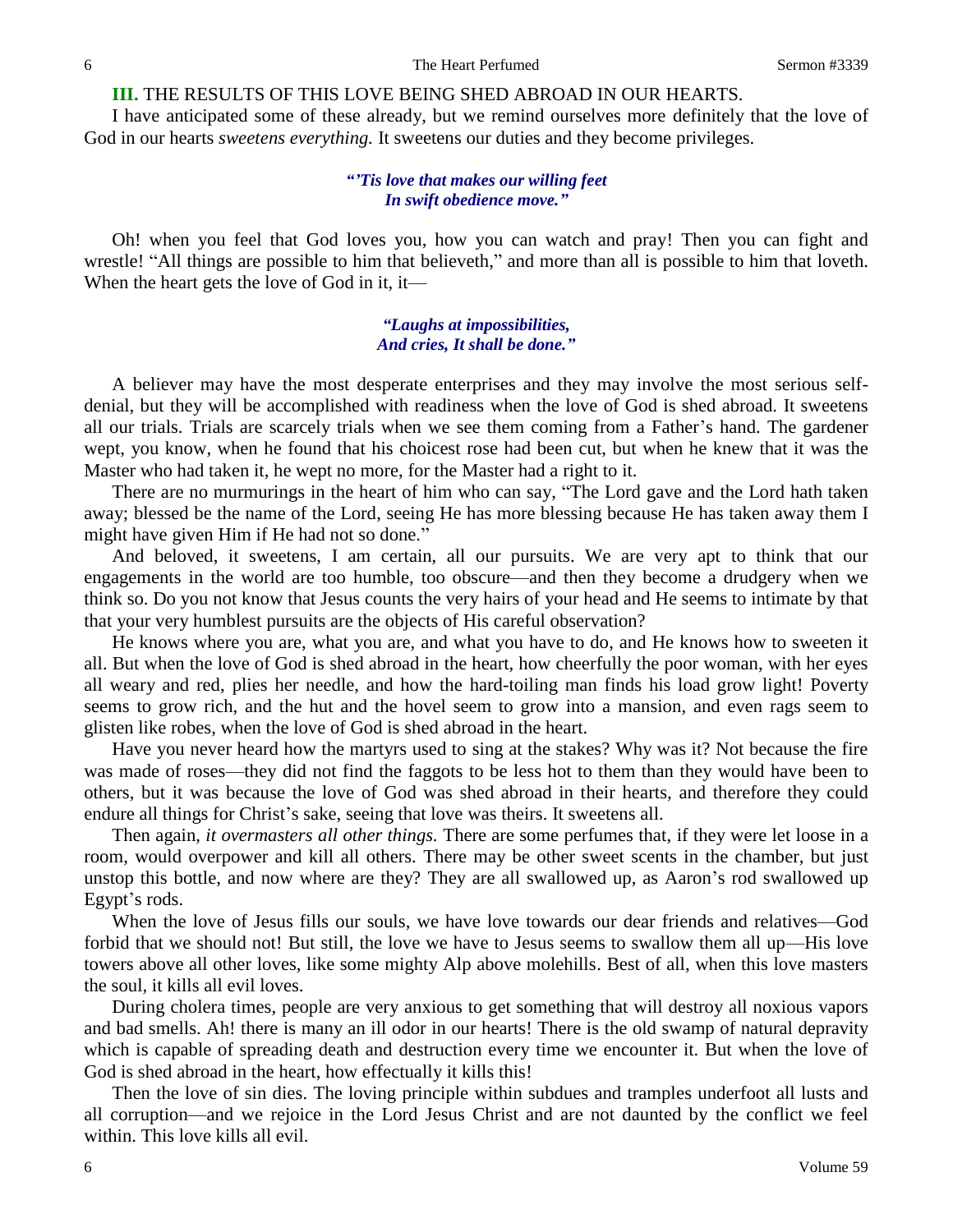#### Sermon #3339 The Heart Perfumed 7

And how blessedly it *destroys all doubt*! As I have said, when you are smelling a perfume you cannot doubt but that it is there. If you go into a field at this time of the year, you might walk all down a path and not know that there was any game there, but as soon as ever the partridges begin to fly, or the hares begin to run, you know immediately that there is game there, because you can see it.

So when our graces are slumbering and still, we do not know that they are there, as soon as ever they get into active exercise, then we discover them and we are sure of them. So is it with the love of God. When it has been slumbering in our hearts, we have had some doubt—but when it is poured out and shed abroad—its fragrance fills the entire man, and then doubts and fears are given to the winds.

And where this perfume is, once more, *it is quite sure to communicate itself from the man, instrumentally, to his fellows.* He who has been in beds of spices will smell thereof, and they who sit with their Lord will bear away some tokens of His companionship. All the ways of the Lord Jesus are full of perfume, because "His garments smell of myrrh, and aloes, and cassia." And when your garments smell of the same, through having been with Him, you will communicate something of the savor, instrumentally, to those whom you meet.

God grant you grace to seek this as a holy ambition, that, having the love of God in your hearts, it may be as when one has a candle lit, and others bring their candles to his, and he imparts the light, for it makes him none the poorer, whilst they rejoice therein. And now, to conclude, I think we all who love the Lord desire to feel His love shed abroad in our hearts, but we sometimes mourn because we do not feel it. What, then, is—

## **IV.** THE REASON WHY WE DO NOT FEEL THE LOVE OF GOD SHED ABROAD IN OUR HEARTS?

May it not be, brethren and sisters, because *we have restrained prayer?* The common sin of God's people is slackness in prayer. If there be one sin that needs to be preached about more than another just now, it is the sin of the omission of secret dealings with God. This is the secret of our spiritual leanness, the secret of many of our trials, of our lack of joy, our loss of confidence in God.

Neglect the prayer chamber! Why, the merchant might as well neglect his office and counting house! This is the place where you will be impoverished if you neglect it. I am persuaded more and more the longer I observe my own self, and certainly the longer I observe others, that when we grow weak on our knees it is a sign of weakness throughout the entire man. How can you expect to know much of the love of God if you will not go with Him? If you give no time to meditation, if you have no season for searching the Scriptures, if you have no periods for communion with God, why wonder if you should miss enjoyment with Him?

I am persuaded, too, that a great many of us lose a good deal *through neglecting the means of grace.* I do not think that this applies to the most of you as a congregation. I believe there are none who frequent the assembling of themselves altogether as much as you do. I have no cause to complain. There are some of you who are always here as often as the doors are opened—and prayer meeting and lecture nights are no burden to you. You come with willing feet to meet with your God.

But it is not so with some professors. Step into most of the places of worship in London and look at the weeknight service—and in some country places they have to give up theirs because there are not enough to come, to make it worth their while to hold such meetings. There is a sad deficiency in some places of a love of the means of grace.

There are some professors who, when they get by the seaside, or a little away in the country, are always glad of an excuse not to go out to hear the Word of God. They know but little of the emotion of David when he counted that to be a dry and thirsty land when he could not go up to the public worship of God.

Brethren, we must use the means of grace or else, as we despise them, we must not expect a blessing. We must dig the well when we go through the valley of Baca. We must not depend upon that well, for it does not in this case fill from the bottom—it is filled from above. But still, the well must be digged. There must be our gracious exertions and then there shall come the divine blessing.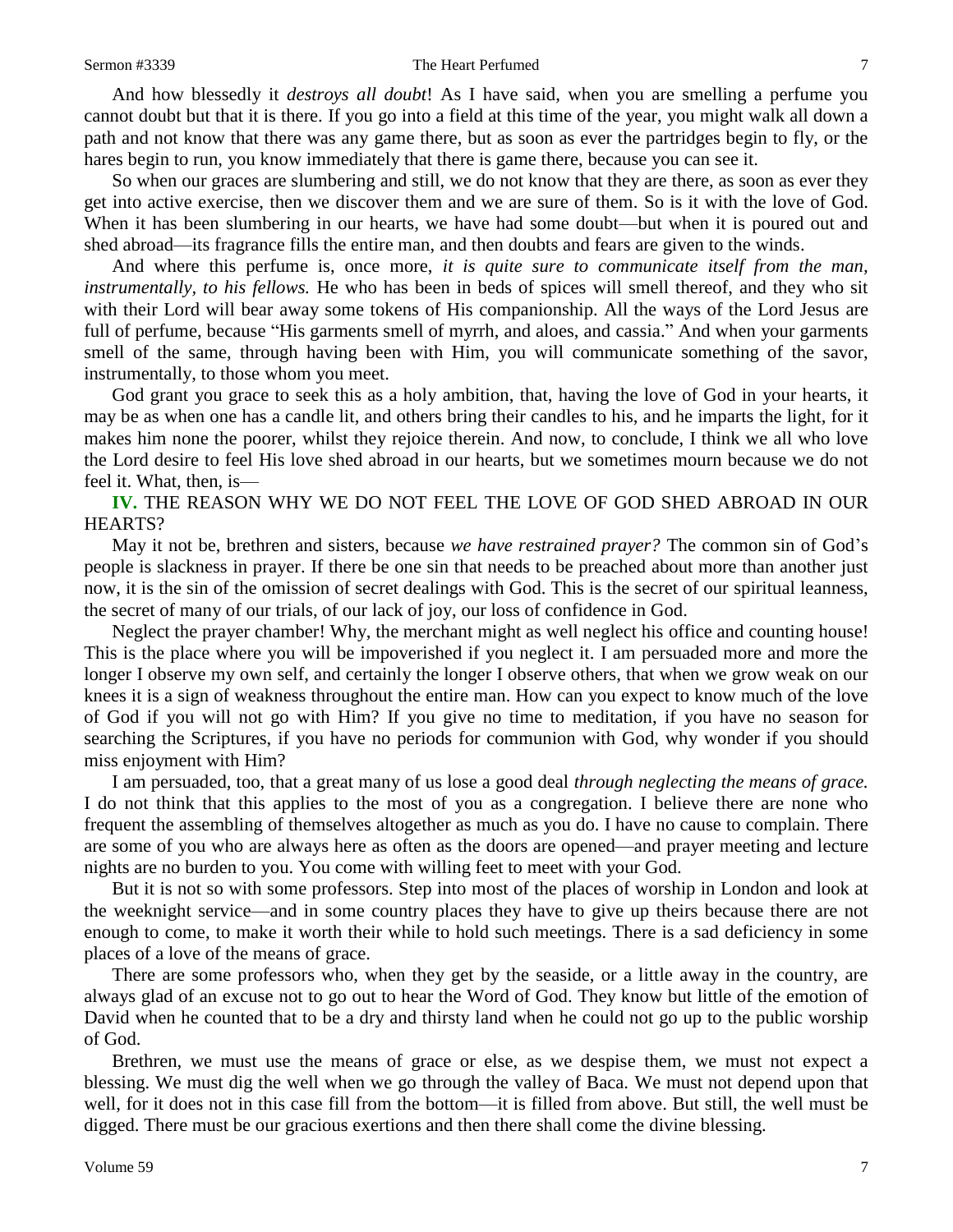May we not also say that many Christians lose much joyous fellowship with Christ *because of idleness*? Christ is a worker. If we are idlers, we shall not have communion with Him. "The Father," says He, "works hitherto, and I work." If your possessions are unconsecrated, if your talents are unused, if your time is misspent, you cannot wonder if the Lord Jesus Christ should give you the whip. The "whip is for the ass, and the rod for the fool's back." Idle Christians must expect to feel the whip or the rod, but if we will do what we may for Christ, we shall have sweet consolation in the doing of it, and the love of God shall be shed abroad in our hearts.

*Worldliness,* too, is a bar to the shedding abroad of the love of God in our hearts. Those who do as worldlings do, who can be amused and interested as they are, must not wonder if the love of God is not shed abroad in their hearts. I am very far from desiring to keep Christians from certain places of amusement where the amusement is simple, and only such as may be derived from social fellowship, science, music, and so on. But I am satisfied that the frequenting of such places, even the very best, must be unfavorable to the piety of the very best Christian. You will gain but very little compared with the risk you run of losing very much. If these things charm you, it is not likely that Christ will charm you longer. If you get worldly, you cannot be spiritual at the same time.

Is it not, also, very probable *that our little faith* prevents this love of God from being shed abroad in our hearts? If we trusted Christ more, and honored Him more by resting upon the faithful love of His Father, would we not find His love shed abroad in us?

And may it not also be *our ingratitude as to past favors*? We have not thanked God enough for the comfortable seasons that we have enjoyed and therefore He keeps us hungering until we thank Him for what He did in days gone by.

And dear friends, is it not because we do not sincerely seek conformity to the likeness of our Savior, that we have not, as we might, the love of God shed abroad in our hearts? It is even this, my brethren, it is even this! If you have ever known the sweetness of the love of Christ, you understand that I cannot exaggerate when I praise it. It is the sweetest, best and happiest thing of which a mortal can sing. It is a bliss which angels might envy—the sense of the love of God in a man or woman's heart.

Then how is it that you and I can endure to be without it? The true wife would be grieved, indeed, if she had a doubt as to her husband's love—she could not be happy unless she could have an assurance of being its possessor. And oh! how is it that we can bear ourselves when we are saying, "Does He love me?" How is it we can endure, as some professors do day after day not to have a word from His lips or a smile from His countenance?

Do we really love Him, or is it all mere talk? Has our heart any deep affection for Him or is it only formal profession? Have we caught it up from others? Have we stirred merely natural emotions in ourselves and then thought we loved Him? Oh! I do hope we may say, "It is not so, we do love Him. We would be very wretched if we did not. We might sooner wish to die than cease to love Him. He is the Chief among ten thousand to our hearts—we feel He is."

Oh! then, without making vows and resolutions, which we shall soon break, let us pray, "Oh! Savior, shed abroad Your love in our hearts by the Holy Spirit. Oh! God the Father, reveal Yourself in all the fullness of Your love to us now and never may we lose a sense of it, but have it abiding with us forever!" What a church would this be if we all had fellowship with Christ! Oh, how trivial would the world's troubles become!

We would then go on serving the Master like seraphs. I think we would scarcely rest day nor night, but be always praising and blessing His dear name. This place might be a paradise, we should have to bless God so continually and our songs might rival those before the throne of God. "The spirit truly is willing, but the flesh is weak," but "we have a high priest who can be touched with a feeling of our infirmities." Let us draw near to Him with confidence and let this be the burden of our prayer, "Abide with me! Continue with me, for Your love's sake, Amen."